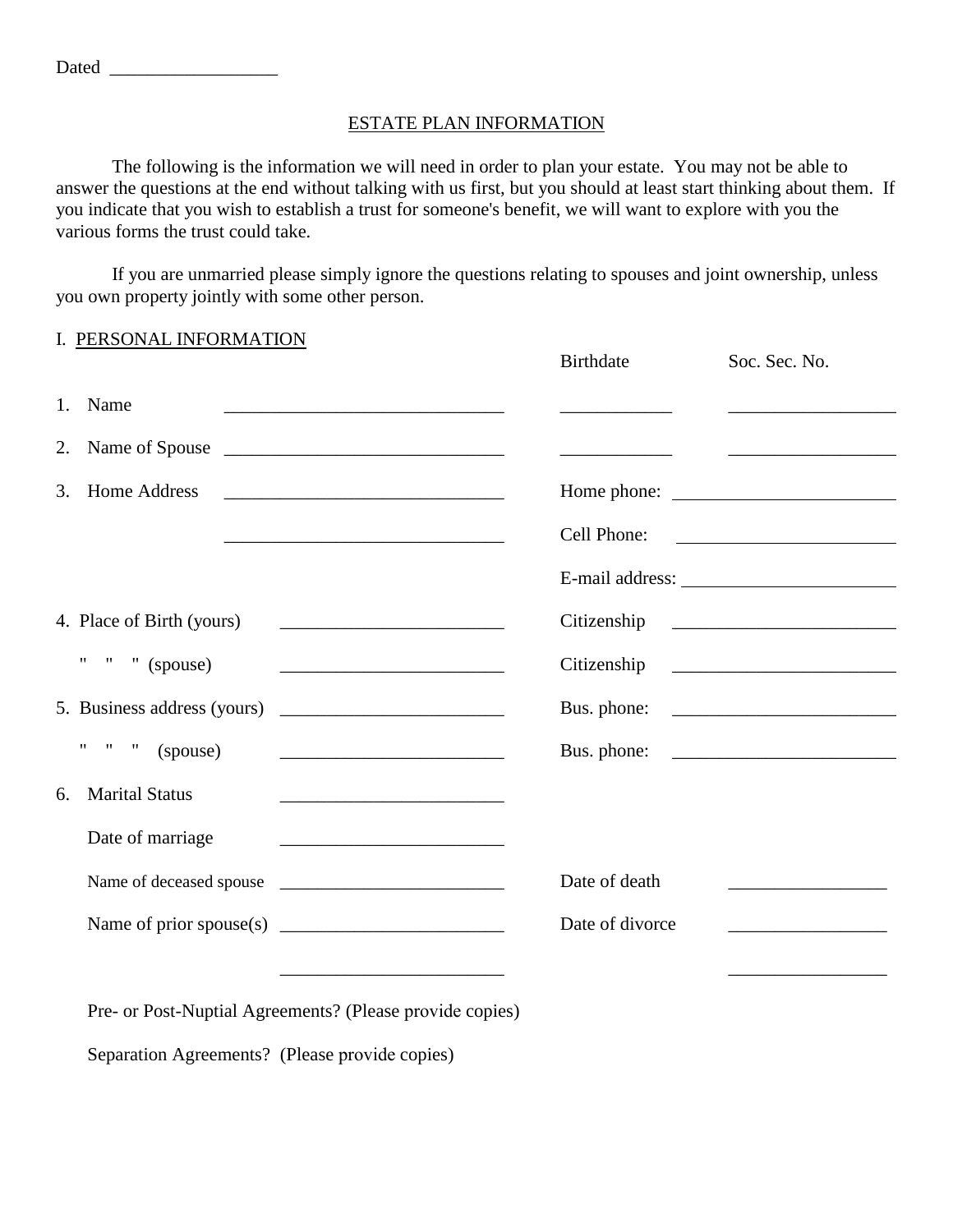# II. FAMILY TREE

Children:

| <b>Name</b>    | Address (City & State) | Date of Birth     |
|----------------|------------------------|-------------------|
|                |                        |                   |
|                |                        |                   |
|                |                        |                   |
| Grandchildren: |                        |                   |
| <b>Name</b>    | Parent's Name          | $\underline{Age}$ |
|                |                        |                   |
|                |                        |                   |
|                |                        |                   |
|                |                        |                   |
| Parents:       |                        |                   |
| Name           | <b>Address</b>         | Age               |
| Yours          |                        |                   |
|                |                        |                   |
|                |                        |                   |
| Spouse's       |                        |                   |
|                |                        |                   |
|                |                        |                   |

Other Dependents and/or Possible Beneficiaries: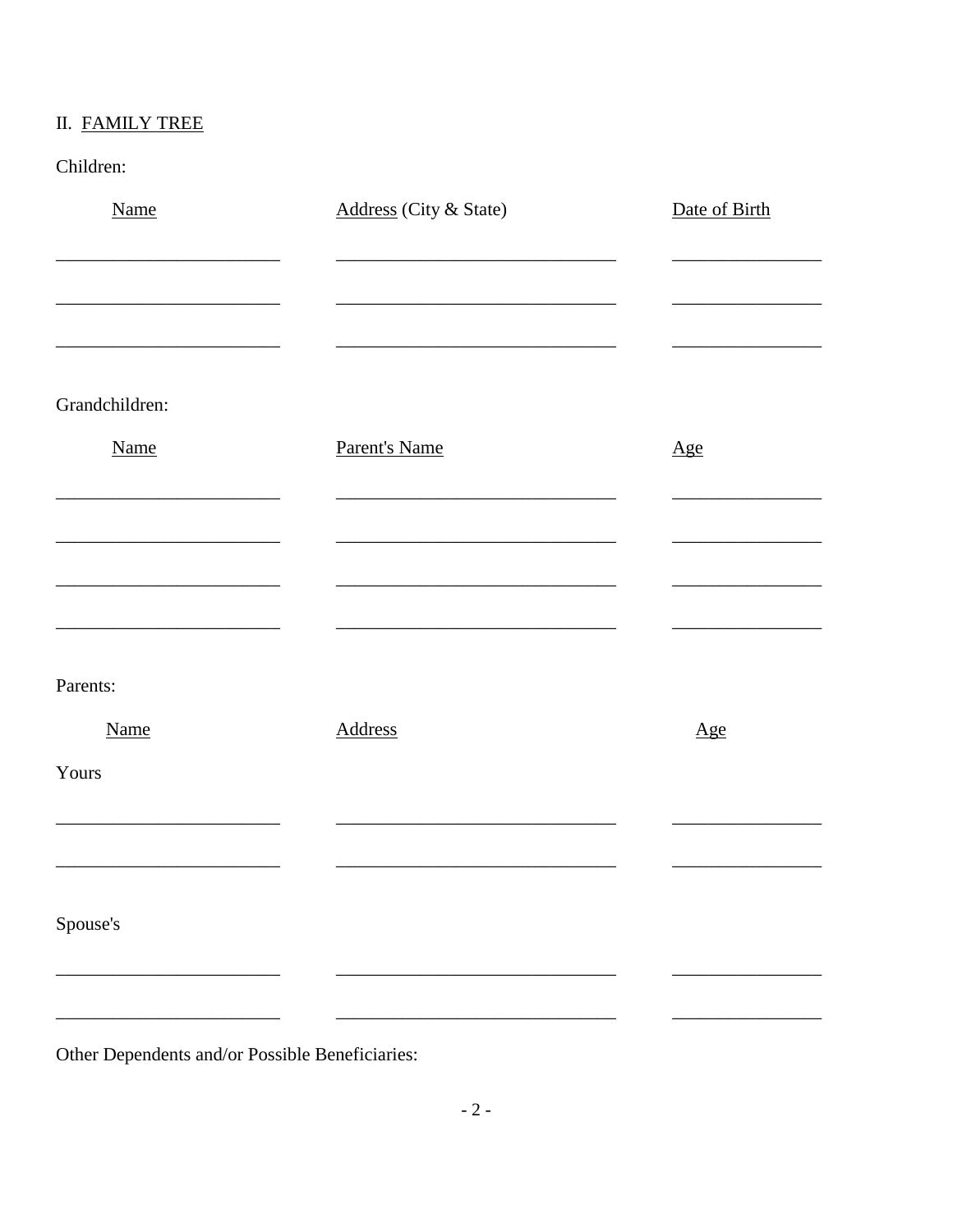| Name/Relationship | Address | <u>Age</u> |
|-------------------|---------|------------|
|                   |         |            |
|                   |         |            |
|                   |         |            |
|                   |         |            |
|                   |         |            |

Please sketch a family tree for yourself (and your spouse) showing, if appropriate, your parents, siblings, children and grandchildren. Include nieces and nephews if they are to be mentioned in your will.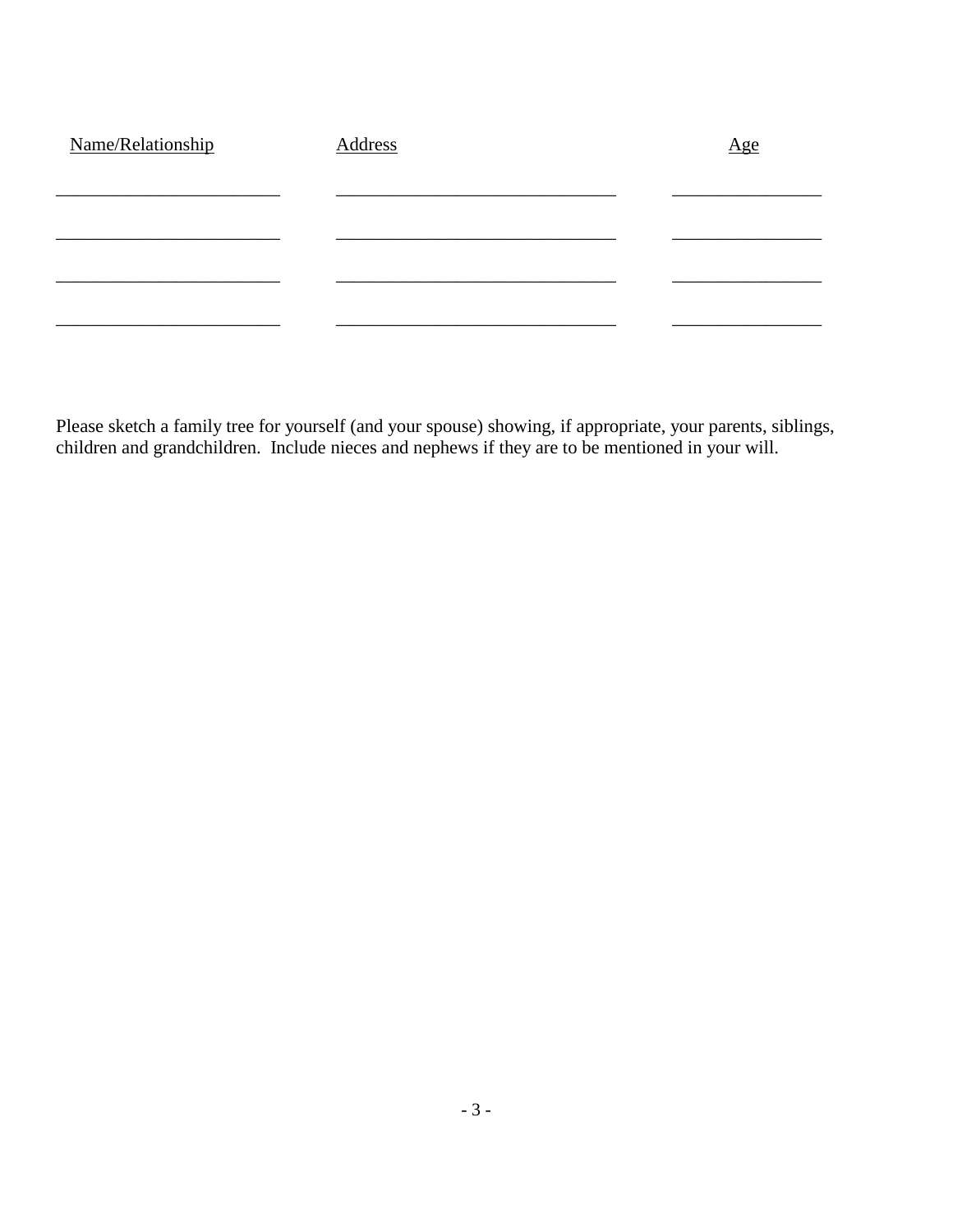### III. FIDUCIARIES AND ADVISORS

Select and specify individual(s) and/or an institution (i.e., bank) to serve in the capacity listed, if relevant. The same person(s) may serve as trustee and guardian for any minor children. If you have named two people to serve together, consider whether one of them may serve alone if the other cannot serve.

| Name                                 | <b>Address</b> |
|--------------------------------------|----------------|
| Personal Representative(s)           |                |
|                                      |                |
|                                      |                |
|                                      |                |
|                                      |                |
| Alternate Personal Representative(s) |                |
|                                      |                |
|                                      |                |
|                                      |                |
| Trustee(s)                           |                |
|                                      |                |
|                                      |                |
|                                      |                |
|                                      |                |
|                                      |                |
| Alternate Trustee(s)                 |                |
|                                      |                |
|                                      |                |
|                                      |                |
|                                      |                |
| Guardian(s) for Children             |                |
|                                      |                |
|                                      |                |
|                                      |                |
| Alternate Guardian(s) for Children   |                |
|                                      |                |
|                                      |                |
|                                      |                |
|                                      |                |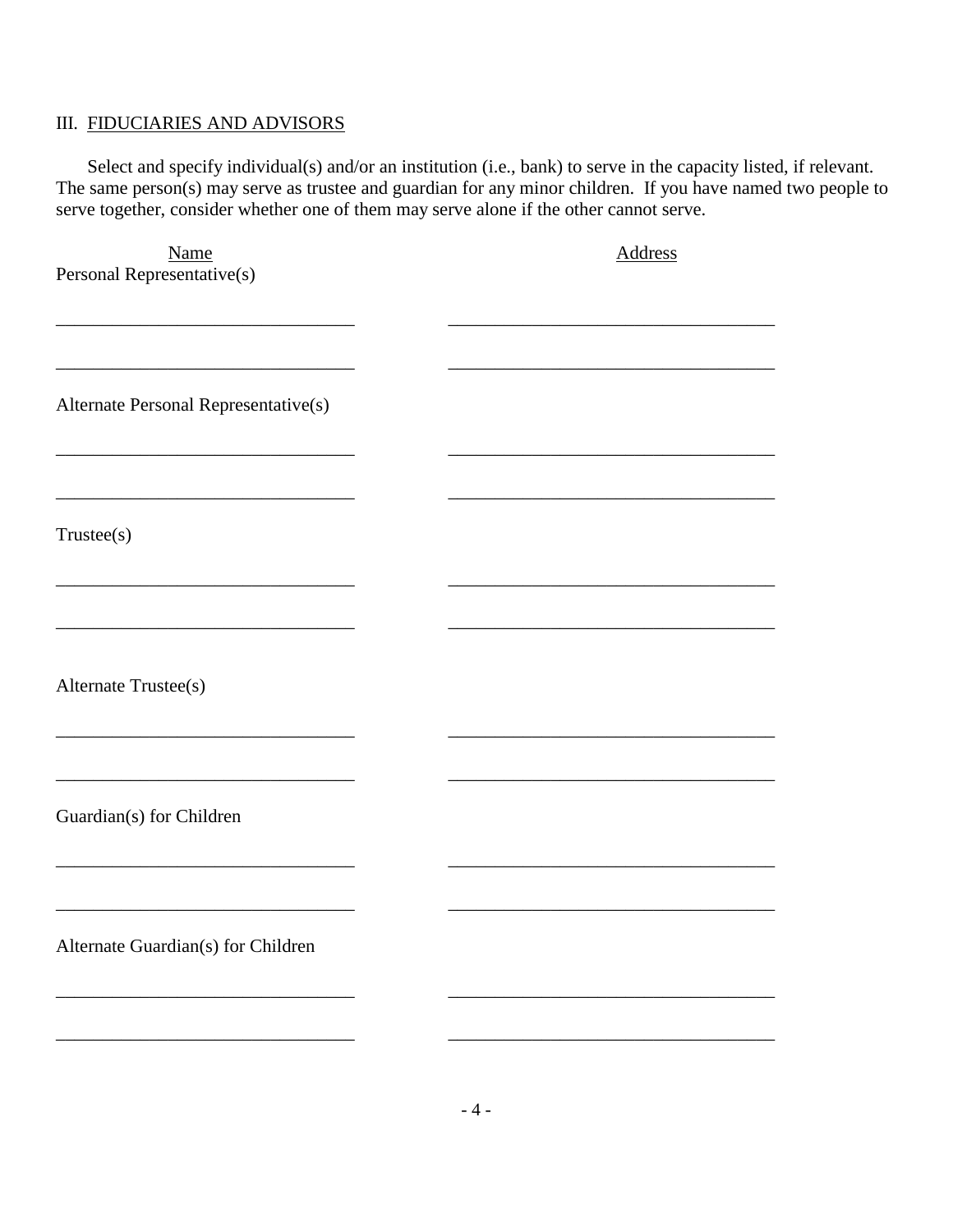#### IV. ASSETS

For each asset (i) indicate the owner by using his or her initials or "J" if joint and (ii) supply approximate value.

Tangible Personal Property (Household furniture, art, silver, jewelry, etc.): Describe property of unusual nature or particular sentimental value.

Residential Real Estate: Give address and type of home, i.e. residence or vacation. Provide both market value and balance due on mortgage(s). Attach copy of deed, if possible.

Rental or Business Real Estate: Give same information as for residential. Also, provide information about rentals, marketability and income tax basis if available.

Bank and Money Market Accounts: Name of institution, average balance and owner of each account.

Stocks, Bonds, Treasury Notes and/or Bills, Mutual Funds, etc.: Describe and indicate ownership of each holding, or give name of institution holding brokerage account.

Life Insurance: Specify company, type of coverage (term, whole life, universal), death benefit, cash value, if any, name of insured, owner of policy (if other than insured) and beneficiary.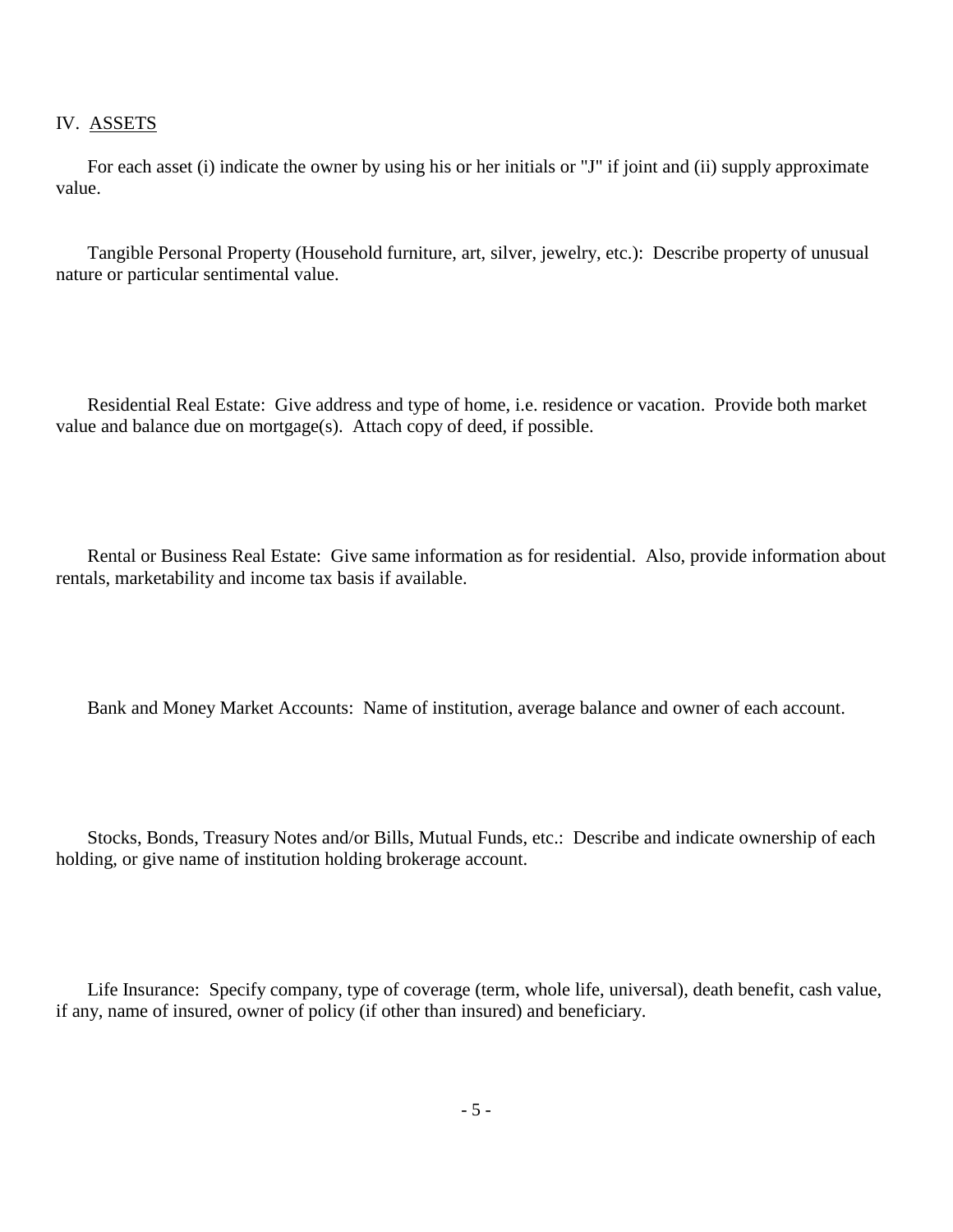Employee Benefits: Pensions, Profit Sharing Plans, Stock options, I.R.A.'s, "Keogh", Annuities, Stock Bonus plan, other. If known, specify whether vested.

Business Interests: Describe, including nature and extent of interest. If possible, provide any relevant documents (e.g. Buy-Sell, stock restrictions or Partnership agreements).

Other Assets, such as literary or patent rights or money owed to you by others.

Interests in Trusts and Estates of Others: Describe interest (power of appointment, income beneficiary, etc.). Specify name of Settlor or Testator and if possible, provide copy of the trust or will.

Safe Deposit Box: Location (including number), contents and individuals having access.

Family Burial Lot: Location and ownership.

### V. LIABILITIES

List current major debts and liabilities other than mortgages mentioned above.